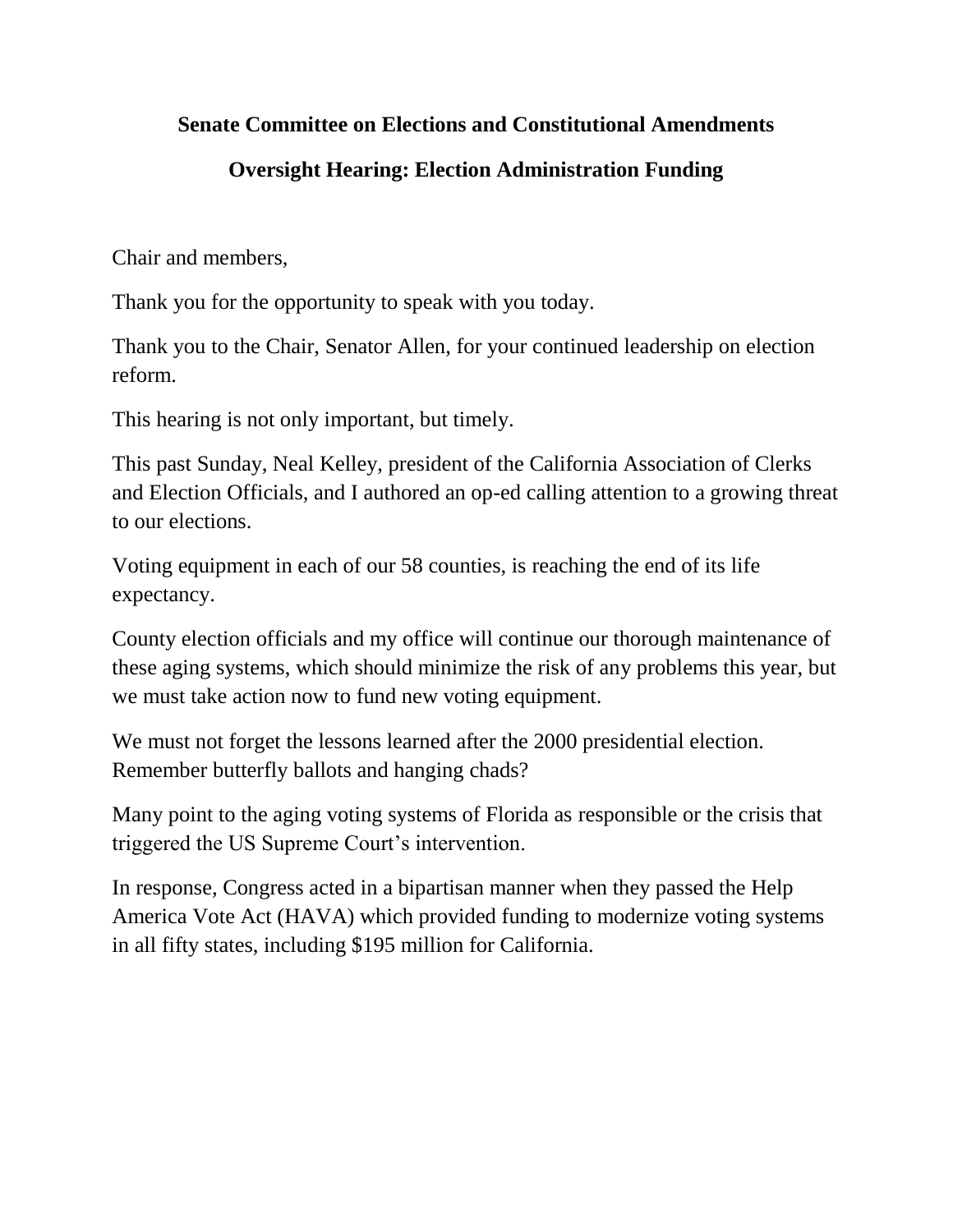In turn the California Legislature, led by then-Speaker Hertzberg, placed Proposition 41 on the ballot, which allocated an additional \$195 million for new voting equipment.

By 2005, almost all of our counties had purchased the equipment they still use today.

It is important to remember, that while the equipment was purchased in 2005, most systems in use today were developed in 2002 and earlier.

2002- that is 5 years before the first iPhone, when dial-up internet was the popular option for going online, and the only definition of a cloud had to do with the weather.

So, here was are today, 13 years after HAVA and Prop 41.

The systems purchased with those funds are outdated and need to be replaced.

Don't just take my word for it.

The President's Commission on Election Administration issued a report in January of 2014 in which it characterized the seriousness of the situation,

"Perhaps the most dire warning the Commission heard in its investigation concerned the impending crisis in voting technology. Well-known to election administrators, if not the public at large, this impending crisis arises from the widespread wearing out of voting machines purchased a decade ago..."

In September of 2015, New York University's Brennan Center for Justice's also issued a report, "America's Voting Machines at Risk." They raised several concerns including;

1) The failure of equipment to work as intended,

2) The inability to connect voting machines to current computers because the software is unsupported and outdated, and

3) Difficulty finding replacement parts for machines that are no longer manufactured.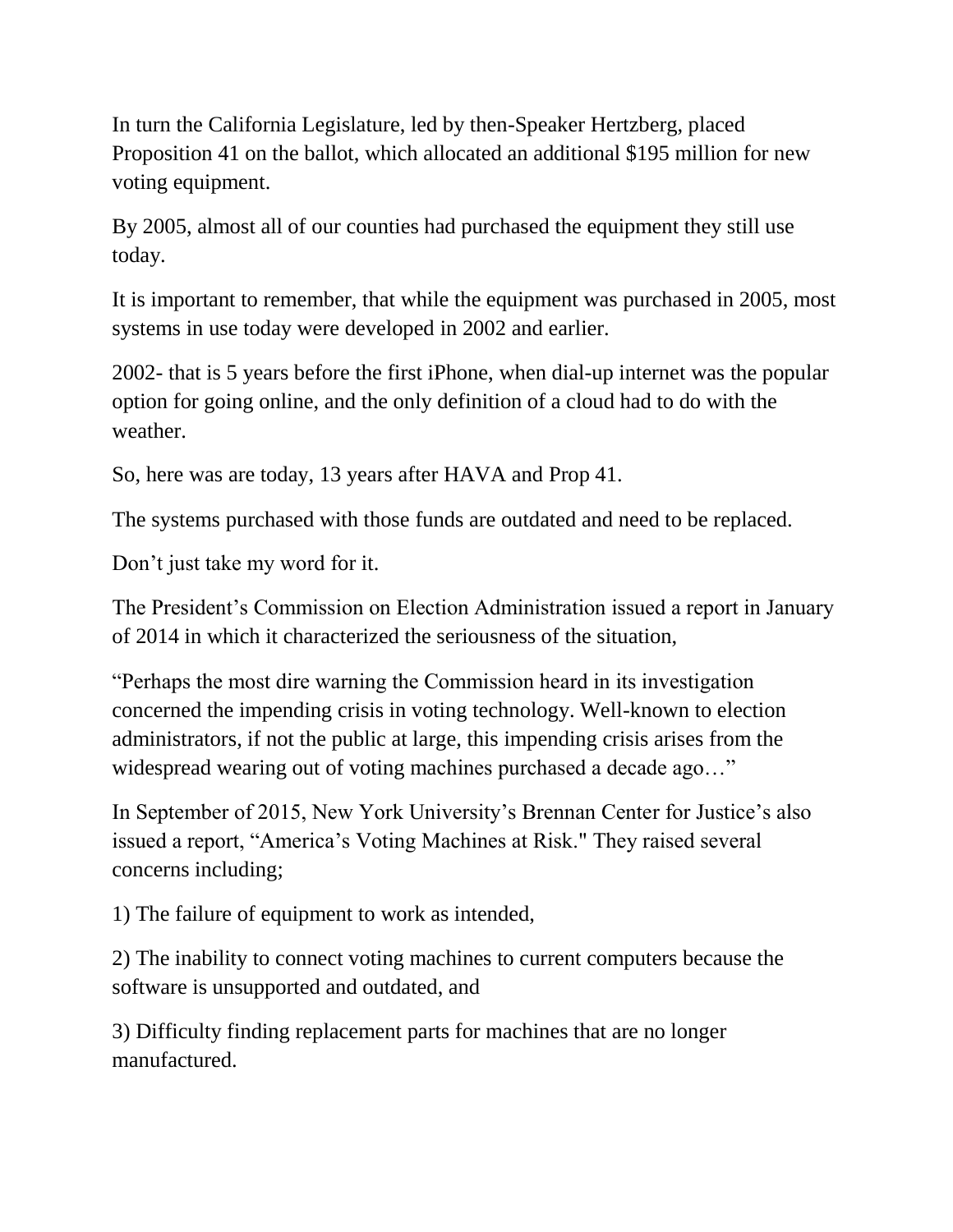The report also points out that many voting systems rely on software that is out of date, making it impossible to find hardware that is compatible with our antiquated operating systems.

New election equipment is an undeniable priority. It goes without saying that elections are a government expense that must be funded.

The best path forward is for our state and our 58 counties to work together to craft a funding solution.

With Congress stuck in partisan gridlock, California is on its own.

We must commit to a plan and provide ongoing funding to ensure that our elections are reliable, secure and that every vote is counted and every ballot accounted for.

California voters require it and our democracy demands it.

Our office estimates that to replace every county's voting system would cost an upwards of \$450 million.

This is a necessary investment. So let's take this opportunity to not only modernize voting equipment, but let's modernize how we run elections.

While our voting equipment is over a decade old, how we run elections is decades older.

Let's not just invest in a new iPhone 1. Let's invest in the future. Let's invest in technology that will make elections more user-friendly.

Technology is available today to give voters choices about where, when and how they cast a ballot.

We can use the latest technology to improve language access and ensure translated materials and assistance is available at every voting location.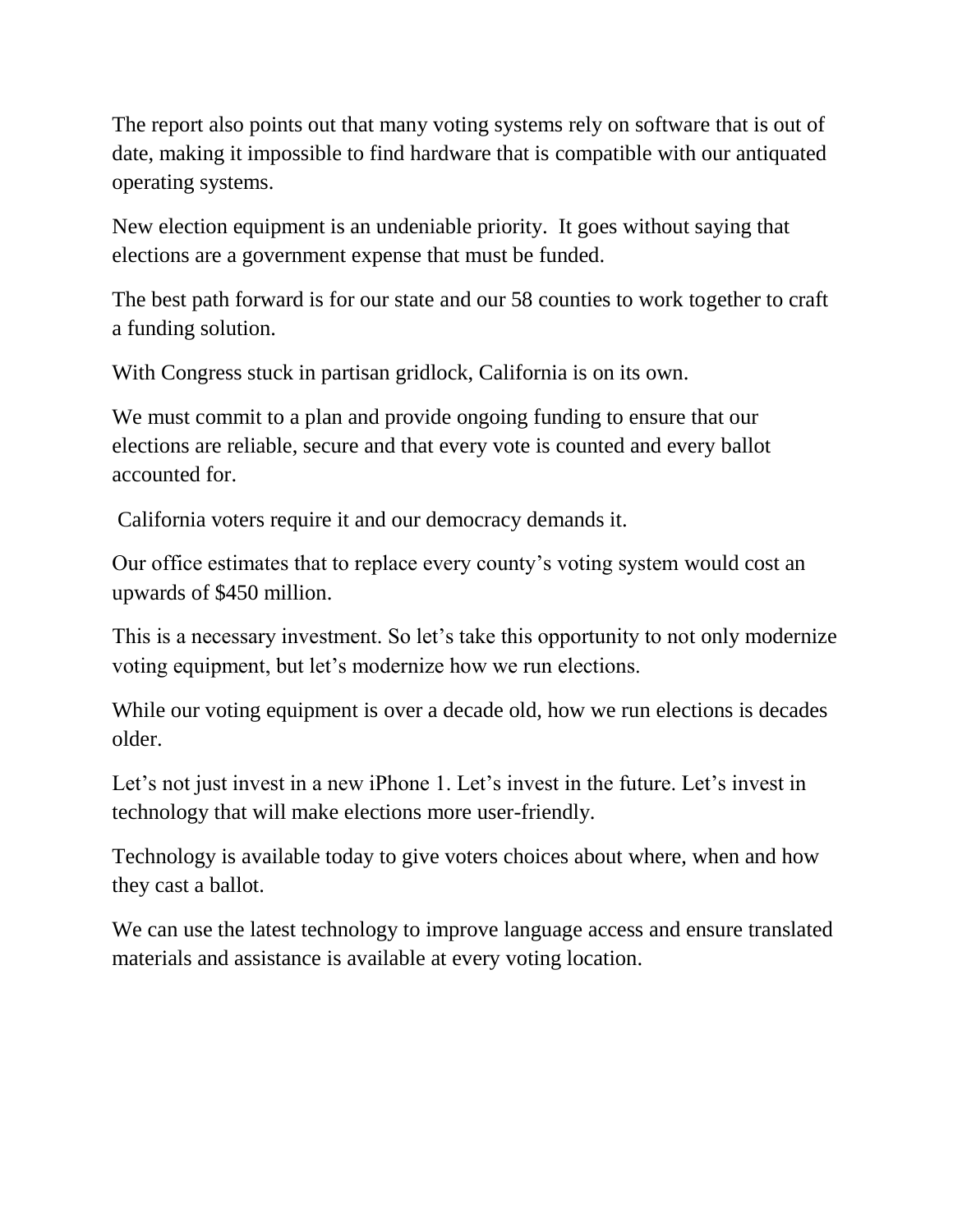Technology is available to ensure voters with disabilities can vote privately and independently.

Not only can we increase access with a new investment, but we can make election administration more efficient.

As Chair Allen knows, I had the pleasure of visiting Denver, Colorado twice last year to observe the roll out of their new election policies and technologies.

In past hearings we have talked about their increase in voter participation. But, I want to high light additional benefits of the new election technologies they adopted.

Colorado uses e-pollbooks and ballot on demand technologies to not only allow voters to vote at any location, but to use same day registration at any location.

In 2014, Colorado saw 43,000 citizens register to vote after the deadline or a 1% increase in total registration in 2 weeks.

An additional 93,000 registered voters updated their address or about 2.5% of registered voters.

If we saw those numbers in California, we would have 200,000 new voters after the deadline and 430,000 updated addresses.

In addition to making the voting experience more user friendly, Denver, Colorado has seen a 30% reduction in the cost of administering elections.

A big chunk of those savings is simply from reducing the use of provisional ballots, which require additional staff time and resources.

In Colorado's 2012 general election, 2.5% of all ballots cast were provisional. In 2014, after they deployed their new policies and technology, only 0.04% of all ballots were provisional.